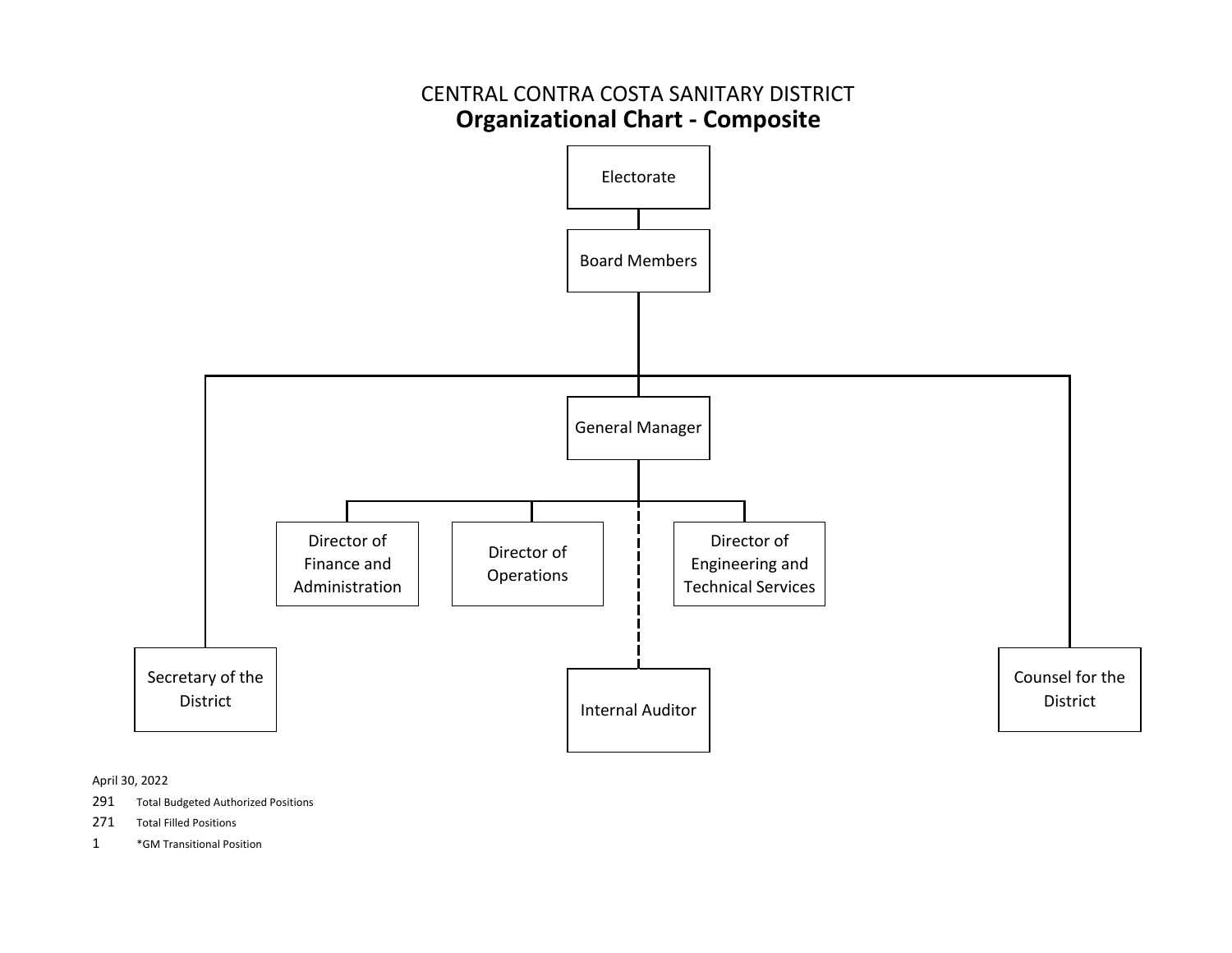#### CENTRAL CONTRA COSTA SANITARY DISTRICT

#### **Office of the General Manager**



April 30, 2022

- 12 Budgeted Authorized Positions (left)
- 12 Filled Positions (right)
- 1 \*GM Transitional Position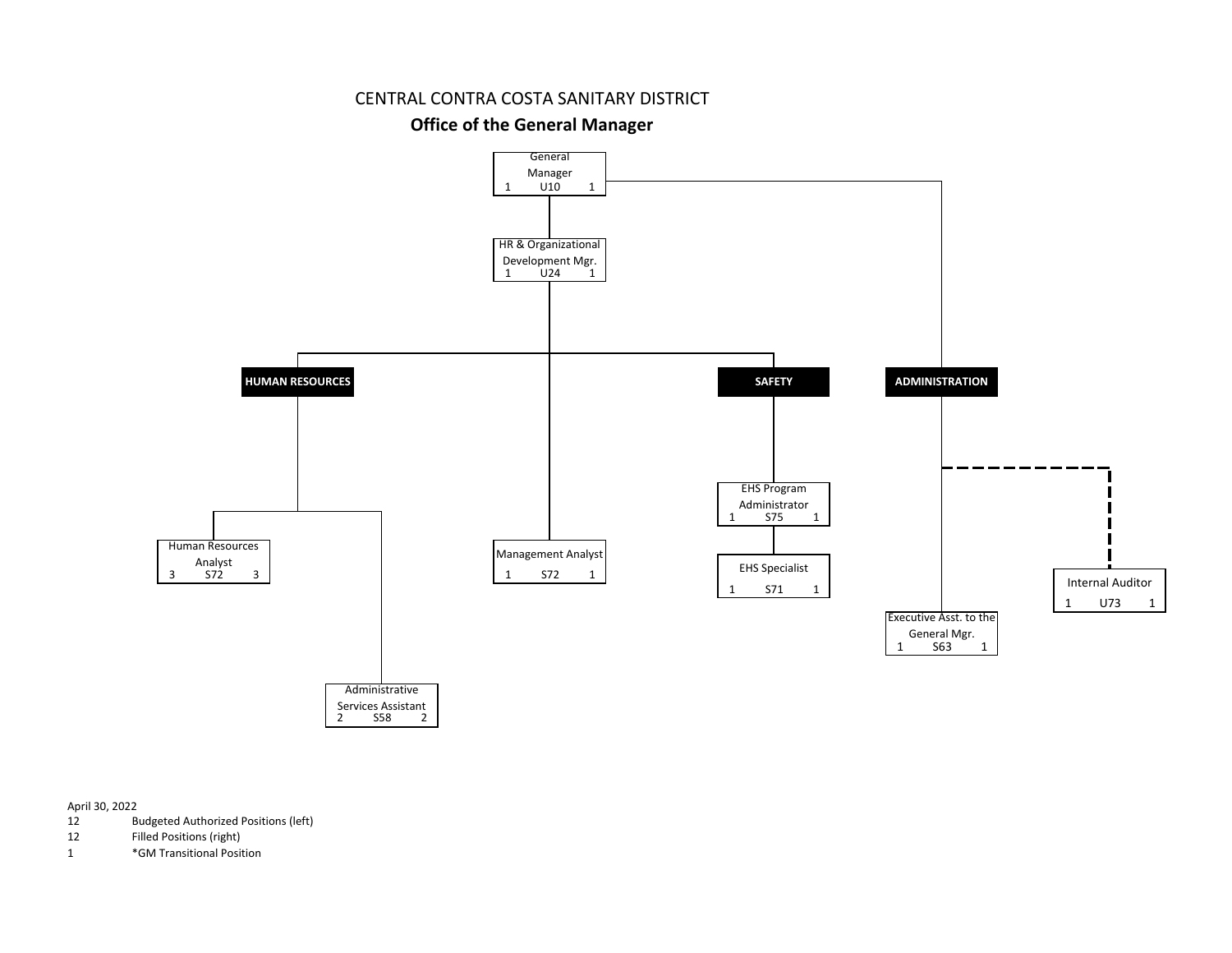## CENTRAL CONTRA COSTA SANITARY DISTRICT **Office of the Secretary of the District**



3 Filled Positions (right)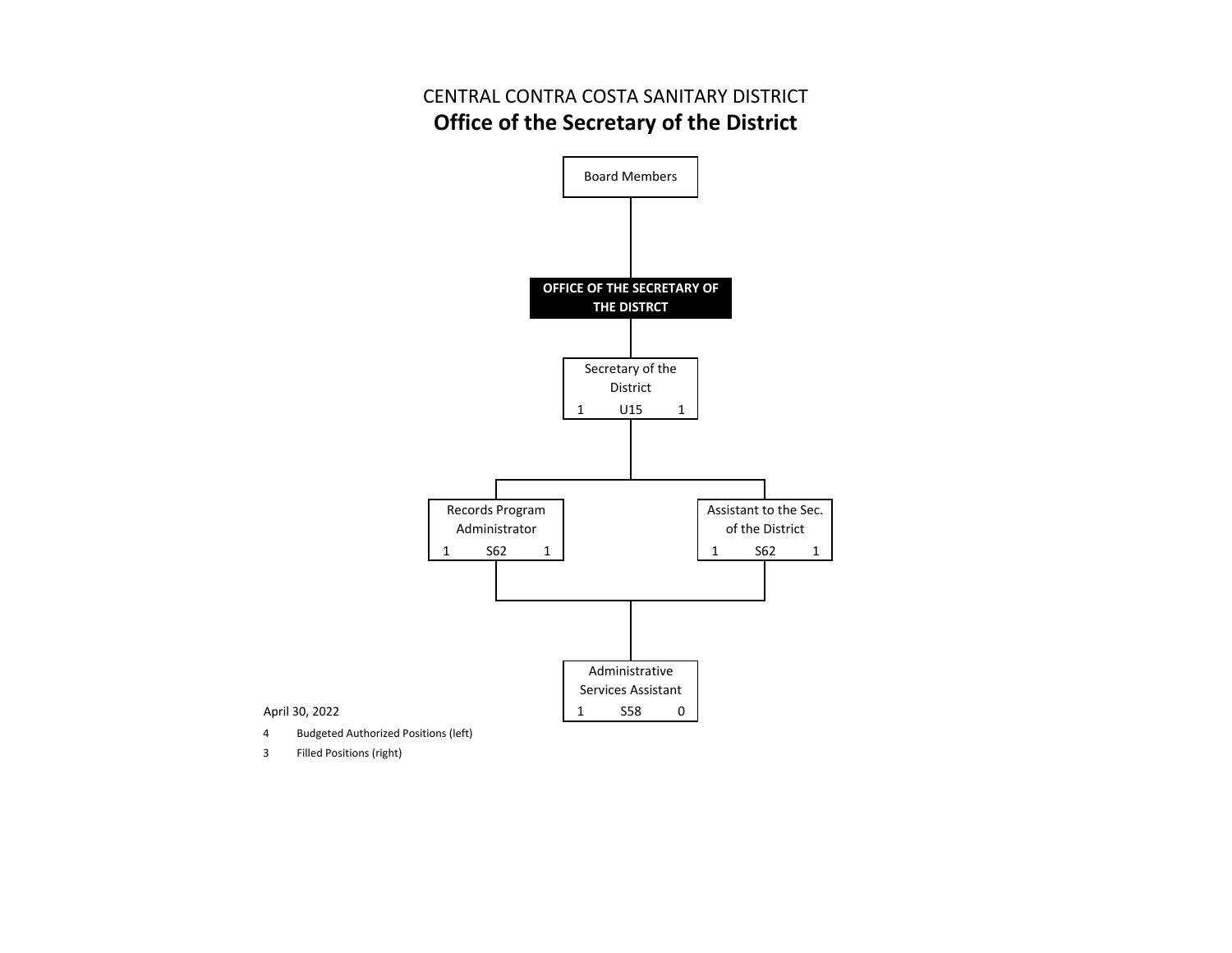## CENTRAL CONTRA COSTA SANITARY DISTRICT**Administration Department**



April 30, 2022

38 Budgeted Authorized Positions (left)

35 Filled Positions (right)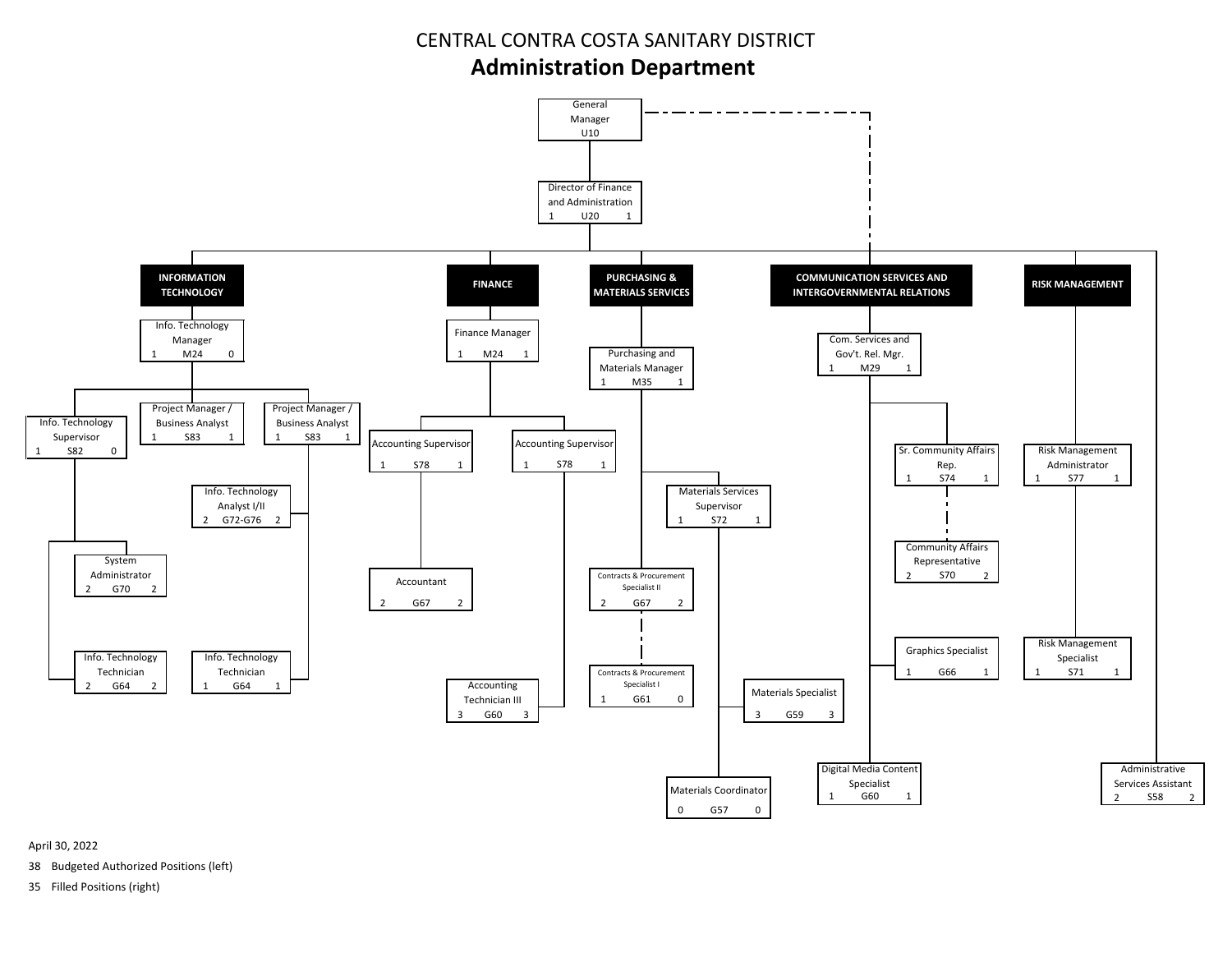### CENTRAL CONTRA COSTA SANITARY DISTRICT**Engineering and Technical Services Department ‐ Planning and Development Services Division**

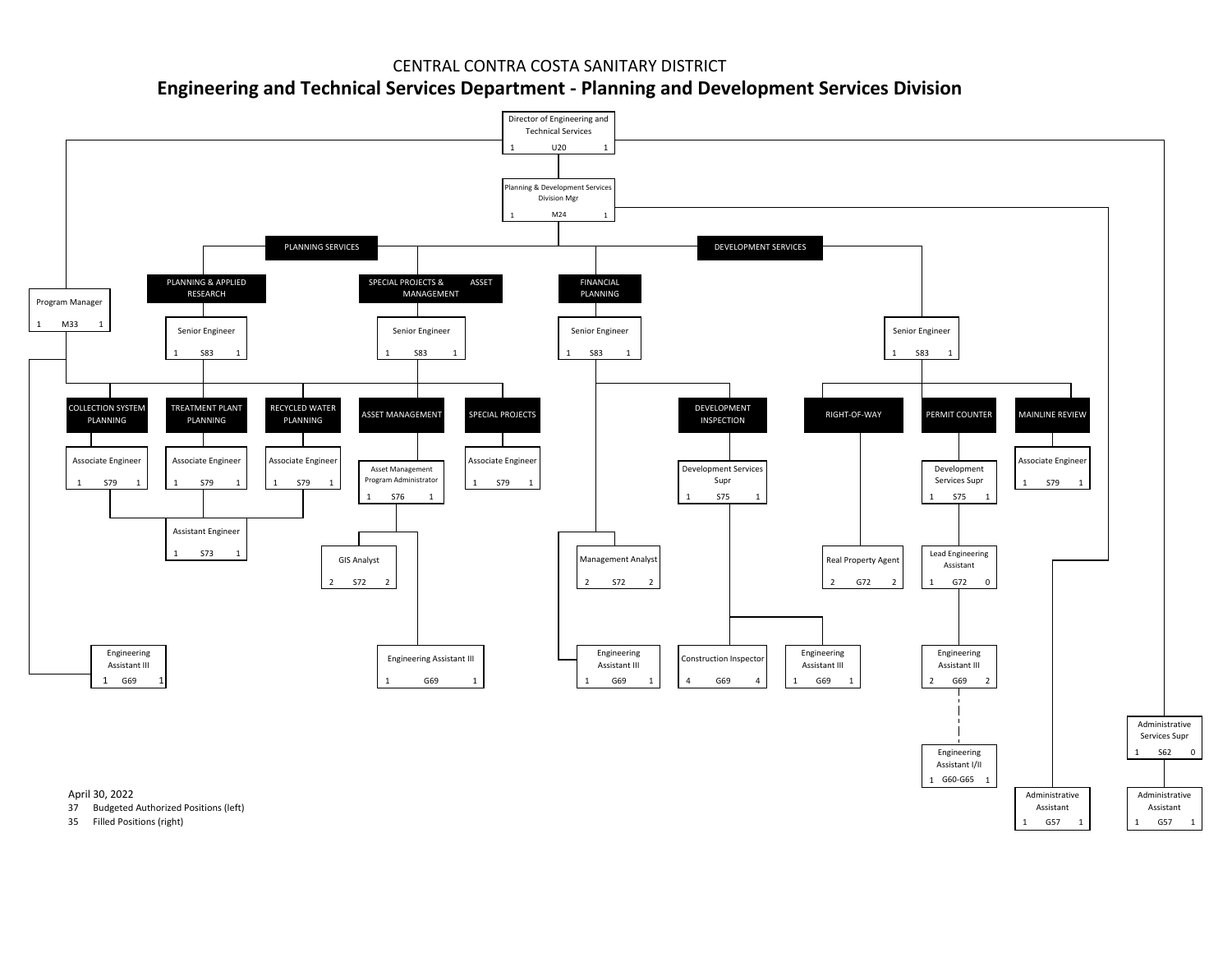### CENTRAL CONTRA COSTA SANITARY DISTRICT **Engineering and Technical Services Department ‐ Capital Projects Division**

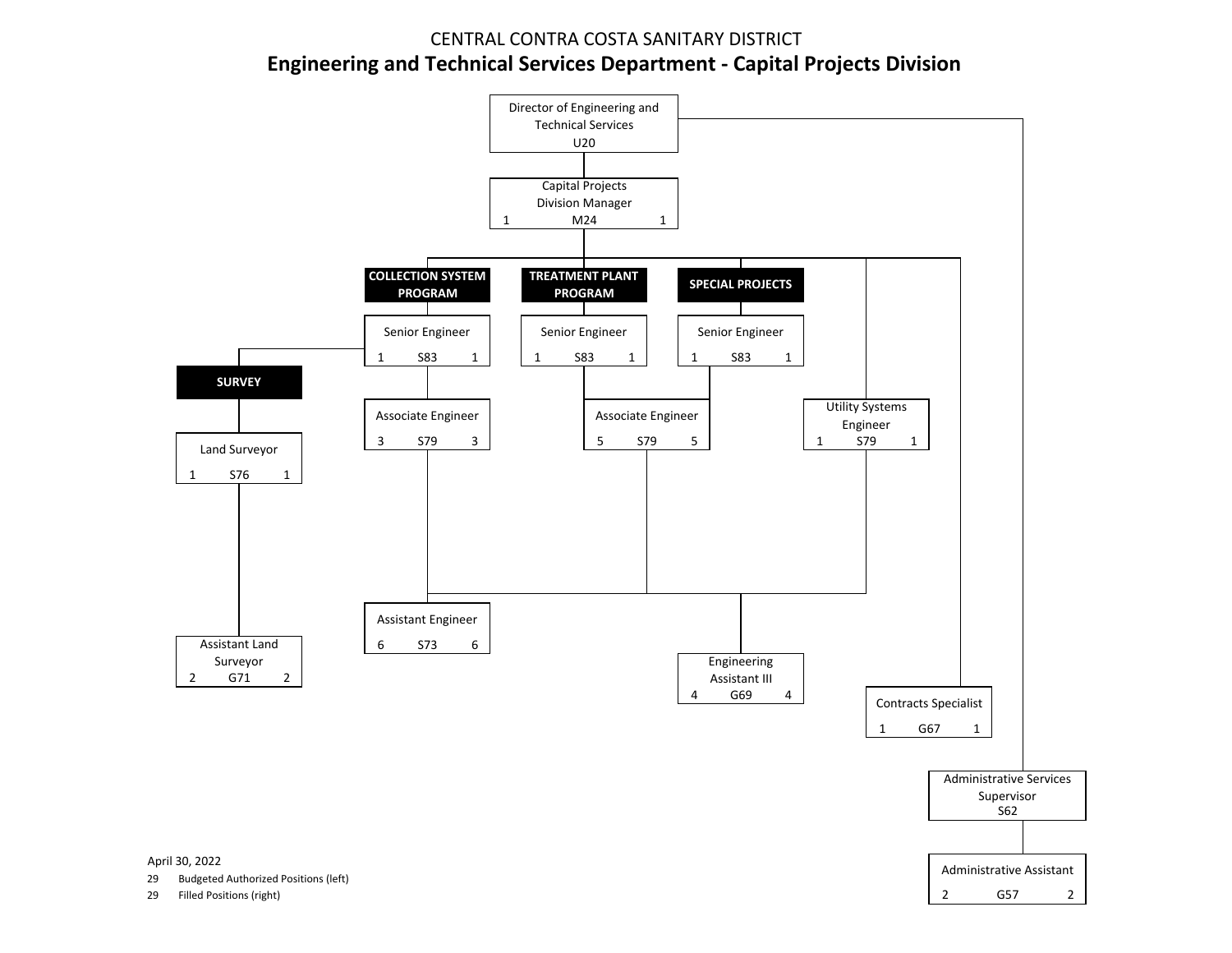### CENTRAL CONTRA COSTA SANITARY DISTRICT

**Engineering and Technical Services Department ‐ Environmental and Regulatory Compliance Division**



28 Filled Positions (right)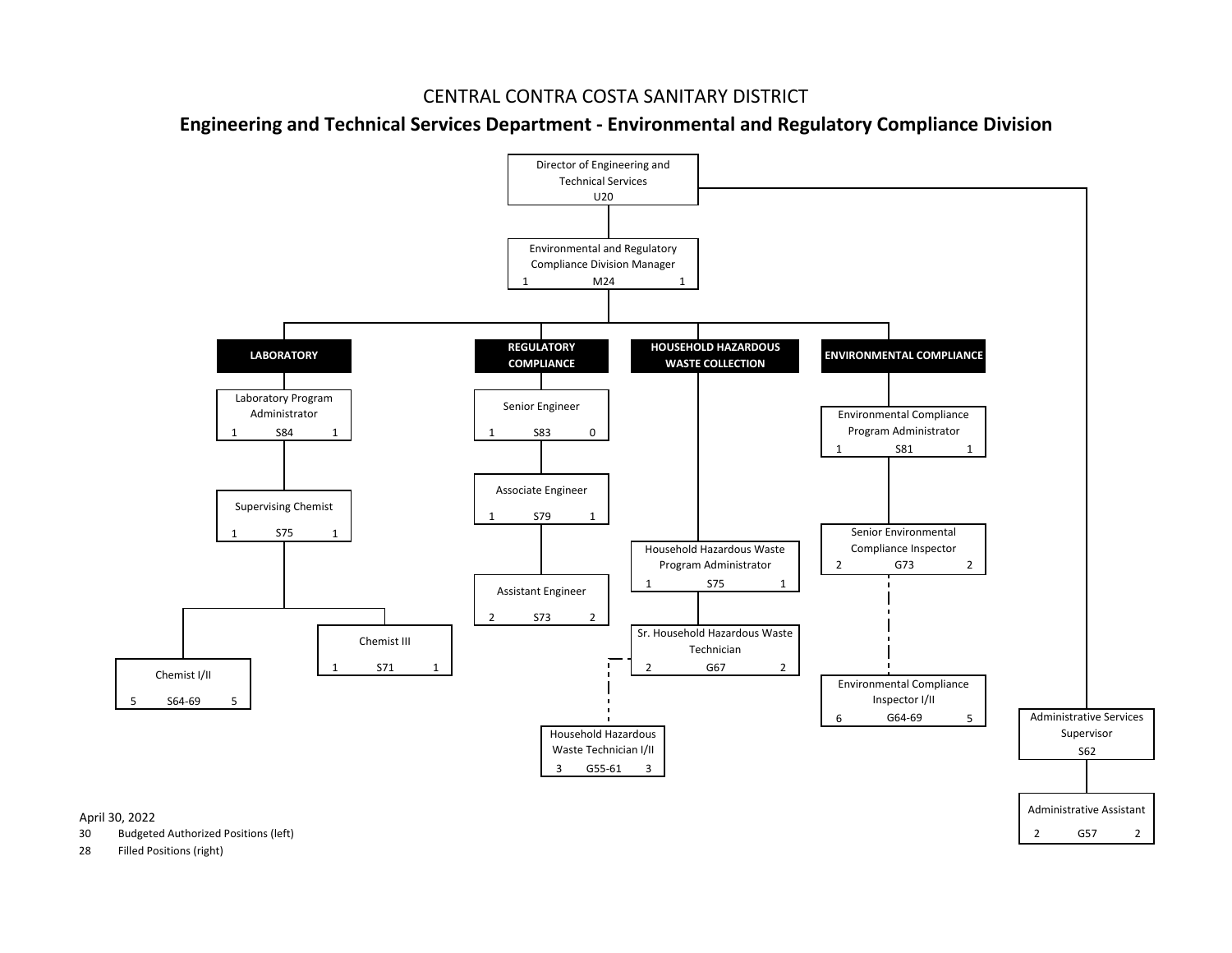# CENTRAL CONTRA COSTA SANITARY DISTRICT**Operations Department ‐ Collection System Operations Division**

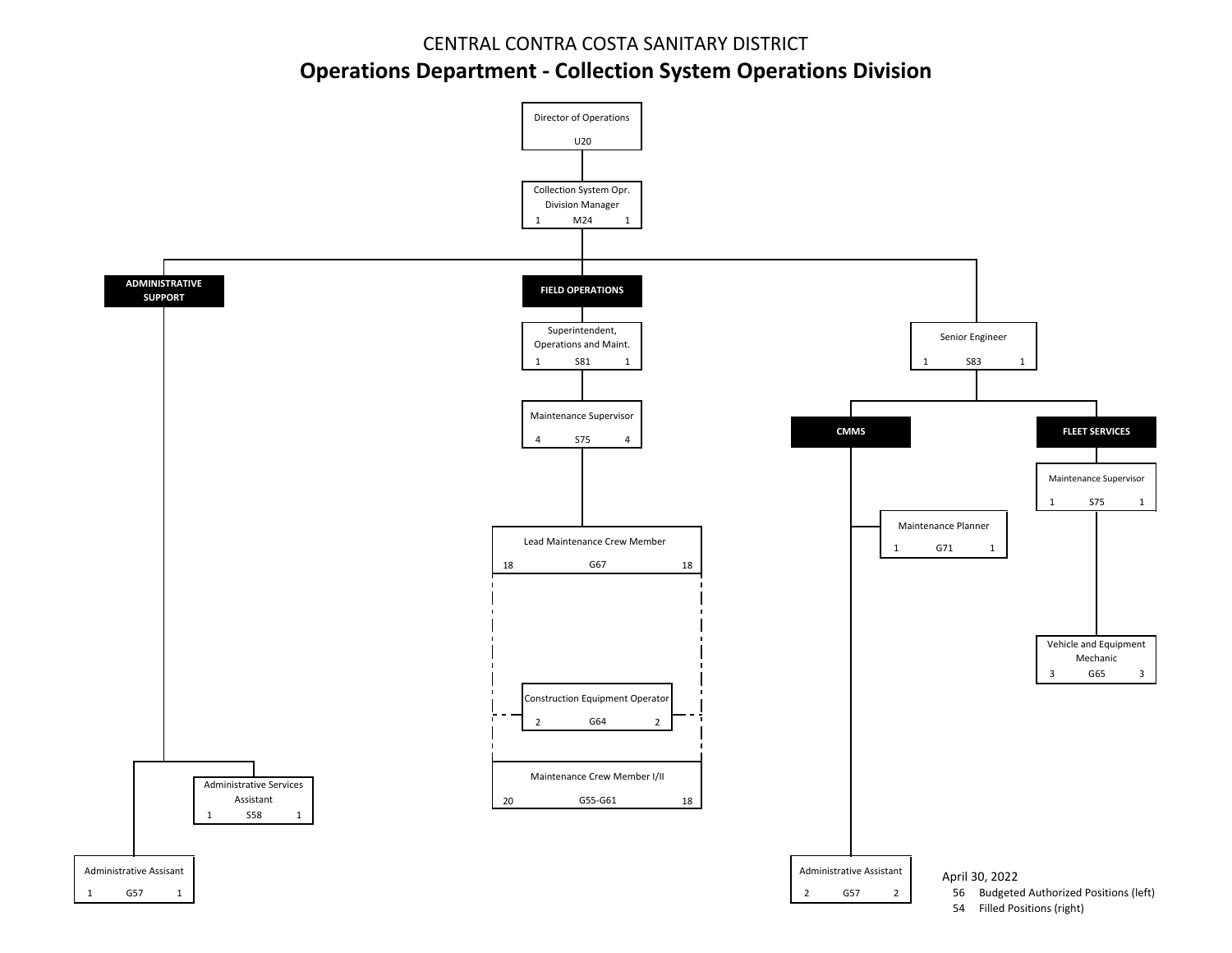CENTRAL CONTRA COSTA SANITARY DISTRICT

**Operations Department ‐ Plant Operations Division**



April 30, 2022

38 Budgeted Authorized Positions (left)

34 Filled Positions (right)

\*\*Plant Operator Trainee